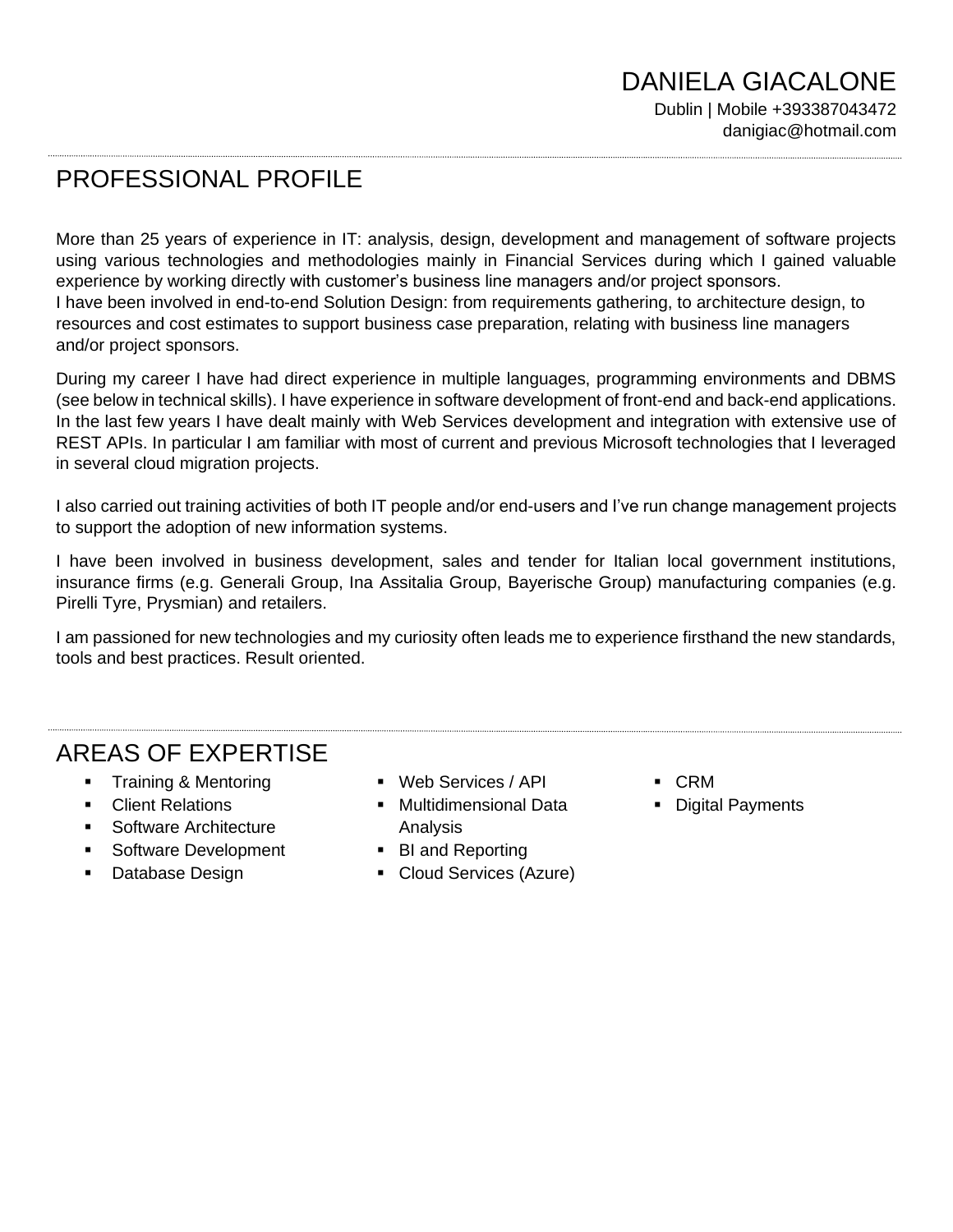# PROFESSIONAL EXPERIENCE

### **PayPal**, Dublin, IE **Feb 2018 – Present Integration Engineer - Inside Sale**

I relocated from Italy to Dublin to take the opportunity to join a global hi-tech company in order to grow professionally in a stimulating and multicultural work environment. My main role is:

- Support merchants (Italy, Spain, UK) in the checkout flow optimization in order to improve the user experience and increase the conversion rate.
- Analyze and decompose a business problem to help business stakeholders visualize their options for a solution.
- Facilitate setting up test accounts, provide technical development, and guide the client through testing and pre-launch activities.
- Act as main technical point of contact for all implementation-related activities throughout the integration lifecycle according to PayPal's deployment and security standards.
- Review technical information including sample code, white papers, FAQs, and snippets for distribution to PayPal customers

Moreover I am in charge for an internal application useful to analyze payment transactions and API error calls, which automatically produces a presentation for the customer.

**RealTime**, Trapani, IT **1994 – Jan 2018** *Software consultancy.*  **Co-owner – CTO**

I have participated and managed several projects always with state-of-art technologies, from client-server systems to web based and mobile.

*Main appointments during RealTime experience*

**Generali Trapani–Garibaldi**, Trapani, IT **2003 – 2017** *Insurance Agency company, 60 people* **IT Manager** (As temporary manager)

I led project teams in the development of cloud applications covering the following processes: sales network management, lead management, opportunity management, insurance policy collection, commissioning and career management.

I also managed some integration projects between the Agency and the Insurance Company using web services and data replication for massive updates in a mixed (Oracle vs Microsoft) database architecture.

### **Generali Italia –Agency of Monza** Monza (Milan) **2015-2016**

*Insurance Agency company, 700 people* **Project Manager and Team Leader** (Contract)

Design and Management of the development of "Business Desk", a vertical CRM solution deployed on MS Azure, that on one side supports Insurance Agents or Financial Advisors to manage their business in mobility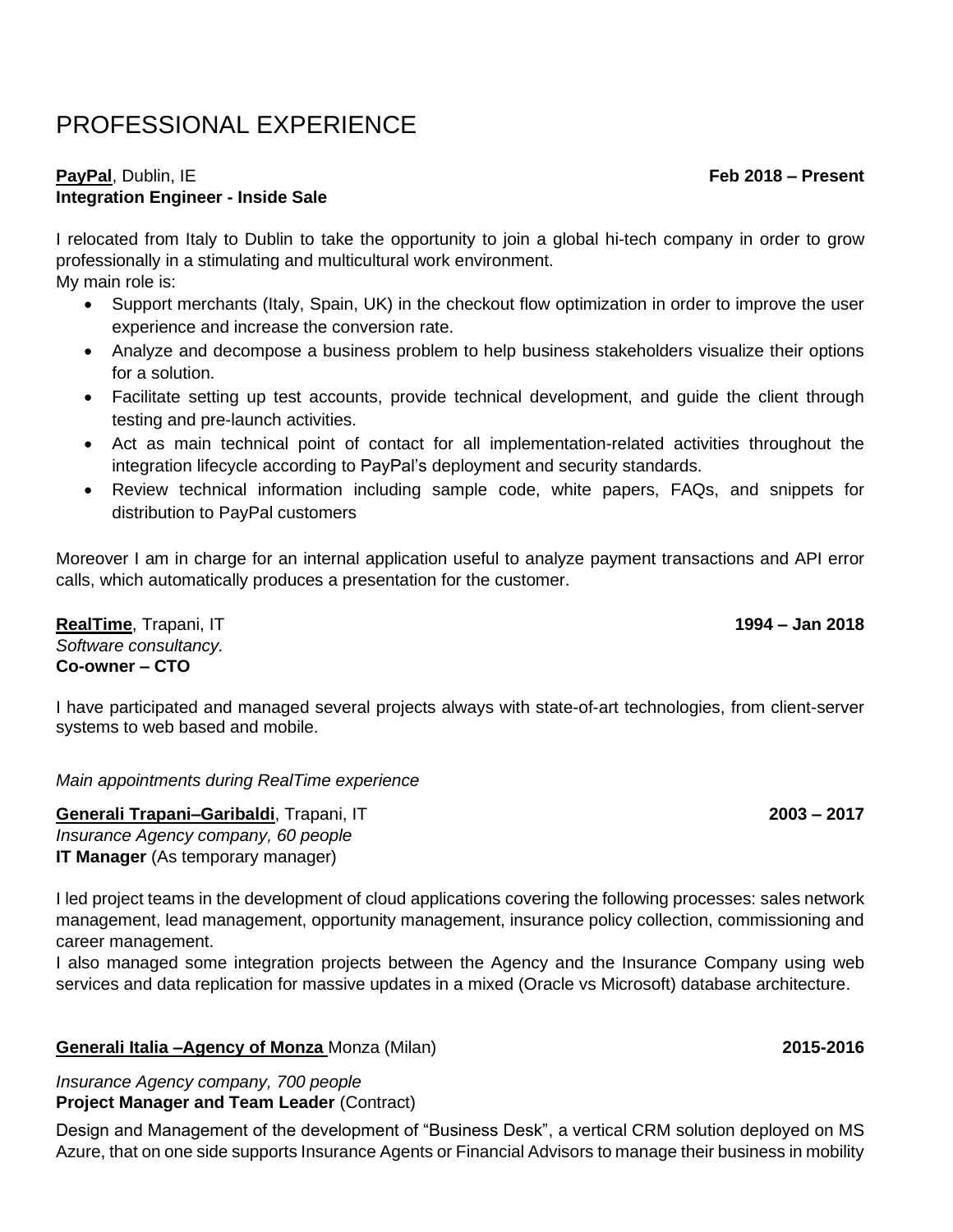by using a mobile App (iOS and Android) and on the backend, allows to track and analyse sales activities in terms of target achievement.

### **NTT Data** - Milan, IT **2014-2015**

*A Global IT Innovator delivering technology-enabled services and solutions to clients around the world.* **Solution Designer**

Leading the design and development team on a solution for compensation and benefit calculation and career management for multilayer sales network management for Bayerische Ergo (Insurance Company*)*

## **Artemis s.p.a.** - Palermo, IT **1992-1993**

*IT Company dedicated to innovative solutions for the financial industry*  **Analyst and Software developer for banking customers** 

**LIST s.p.a.** - Pisa, IT **1990-1992** *IT Company dedicated to innovative solutions for Capital markets and Risk Management* **Software Engineer**

I developed PinPad, software to test verify the correct operation and homologation of the ATM/POS terminals provided by various manufacturers. Client: SIA- Interbank Association for Automation - Milan.

As a part of the team implemented the Information System for the Urban Transport Company of Florence. Client: ATAF S.p.A. - Florence Urban transport company

## EDUCATION

### **Bachelor's Degree in Computer Science**

University Computer Science Degree - Department of Computer Science at the University of Pisa. (IT)

MCSD Microsoft Certified Software Developer – (Microsoft Italy 2005)

How to run a personal business: Business Administration, Tax Accounting Principles, Budgeting, Cost Accounting, Bill of materials, General Ledger (Bocconi Summer School 2002)

## TECHNICAL SKILLS

**Software development languages and frameworks:**

- C#
- Microsoft WPF
- ASP.NET
- $\cdot$  SQL
- JavaScript
- Bootstrap
- jQuery
- HTML5
- Ajax
- PHP
- Python
- ReactJS
- Node.js
- API / REST API
- SOAP
- Visual Basic .Net
- XML, JSON
- CSS